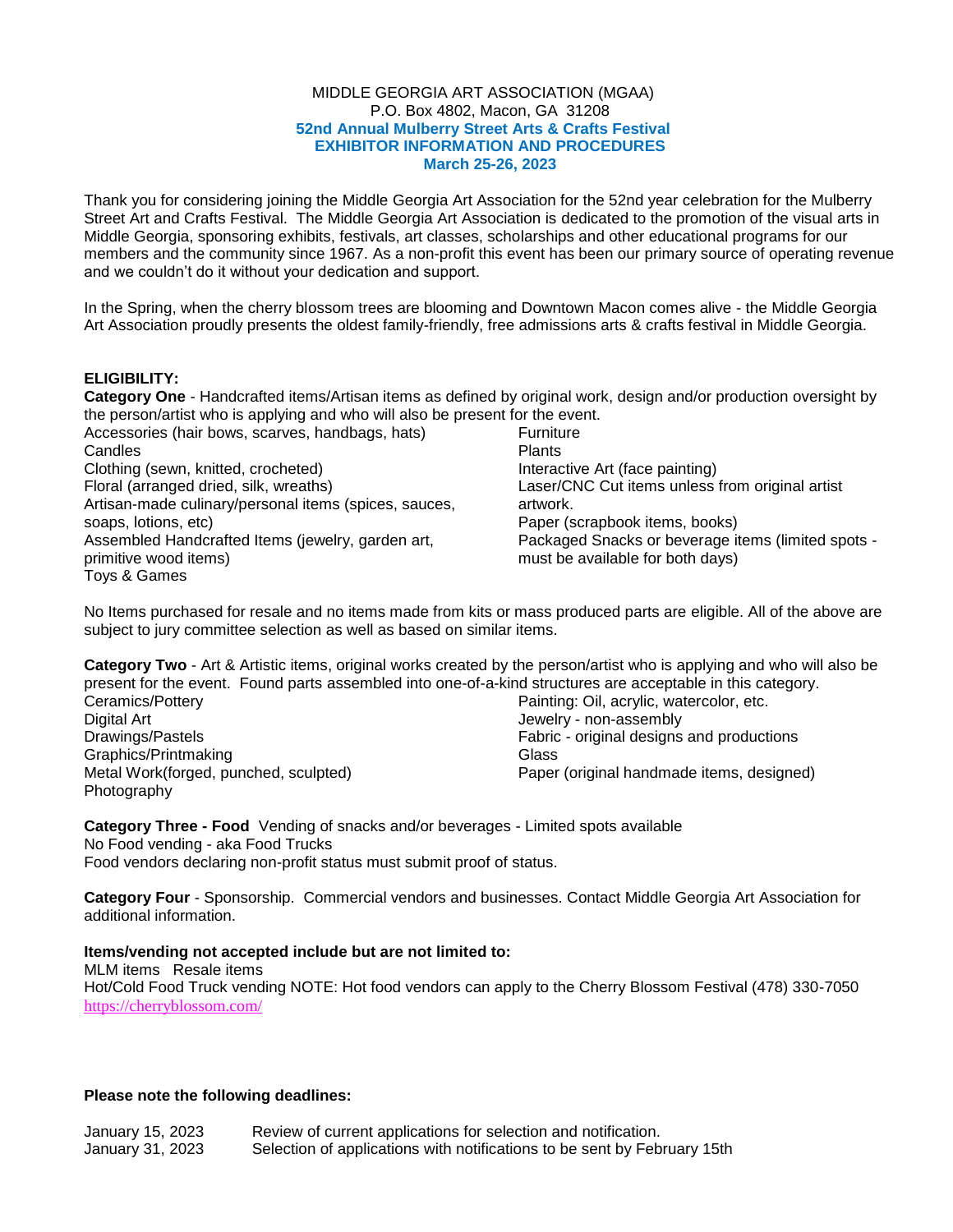**February 1, 2023 A non-refundable late fee of \$25 will apply.**

March 1, 2023 Review and selection of late applications with notifications sent as soon as possible. March 1, 2023 Vendor cancellations are no longer refundable.

## *If there are spots available after March 1st they will be selected on a first come first served basis. Payment after March 1st, 2023 must be made via cash, credit card, or money order. No personal checks will be accepted after that date.*

#### **Items needed with Application**

Application - completed with all necessary information, waiver signed and dated.

Images - 6 Photographs no smaller than 4x6 or jpg files on CD **are required.** 4 of art/product to be sold, 1 of the booth set up and 1 image of the artist/craftsman performing the work. *The jurors have only your images by which to make a determination, so it is important to not only provide what is requested but to supply quality images. The name of applicant and title of work should be printed in permanent ink.*

Fees - Separate checks/moneys' for application fee including late fee if applicable, booth space and corner space (if requested). If separate moneys are not submitted money will be deposited and refunds of any fees that are refundable will be returned. **Deposit of your check/money** *is not* **confirmation of acceptance.**

Self-addressed stamped envelope - Required for return of CD's, photographs and/or booth fee, if not selected.

## **Process and Event information**

Acceptance, denial and other notifications will be sent by email unless one is not available, then they will be sent via USPS. On or around March 10, 2023 additional information on set up and booth assignments will be sent out.

Applicants scoring high but not accepted will be placed on a waiting list and so notified. If you choose not to be on the waitlist and qualify the booth fee will be returned.

A 12' wide by 10' deep space will be assigned. Spaces are on a paved street and as with any outdoor show be prepared for any weather conditions including cold, rain and heavy winds. **Sufficient weights are REQUIRED for all set ups.**

110v electricity is available on a limited basis for an additional charge of \$25 per plug in. Quiet generators are acceptable.

There is no water available.

Exhibitors will be asked to remove work not consistent with images supplied or generated by the artist.

All exhibitors must furnish their own displays and assistant(s) to help them set up and must be present both days and responsible for sales. Booth must be represented as in photo presented with application.

**Georgia sales tax:** All Sales & Taxes are handled by the exhibitor. Each exhibitor is responsible for collection of Georgia State Sales Tax in the amount of 8% of sale on all items sold. You will be furnished a form in your registration packet at check in or on Saturday morning at the Festival. You are responsible for mailing directly to the Georgia Department of Revenue along with your check or money order for taxes collected at the Festival.

Parking areas will be available for vendor vehicles. Be mindful of parking instructions upon arrival.

## **Vehicles are not allowed in the Festival area during operating hours under any circumstances (Mulberry Street).**

Overnight Security is provided.

**Festival Location:** Mulberry Street Macon Georgia, between Second Street and Broadway. Arrival location is via Walnut & Third St. Set your GPS for 500 Riverside Dr. Turn onto Third St. and proceed to check-in.